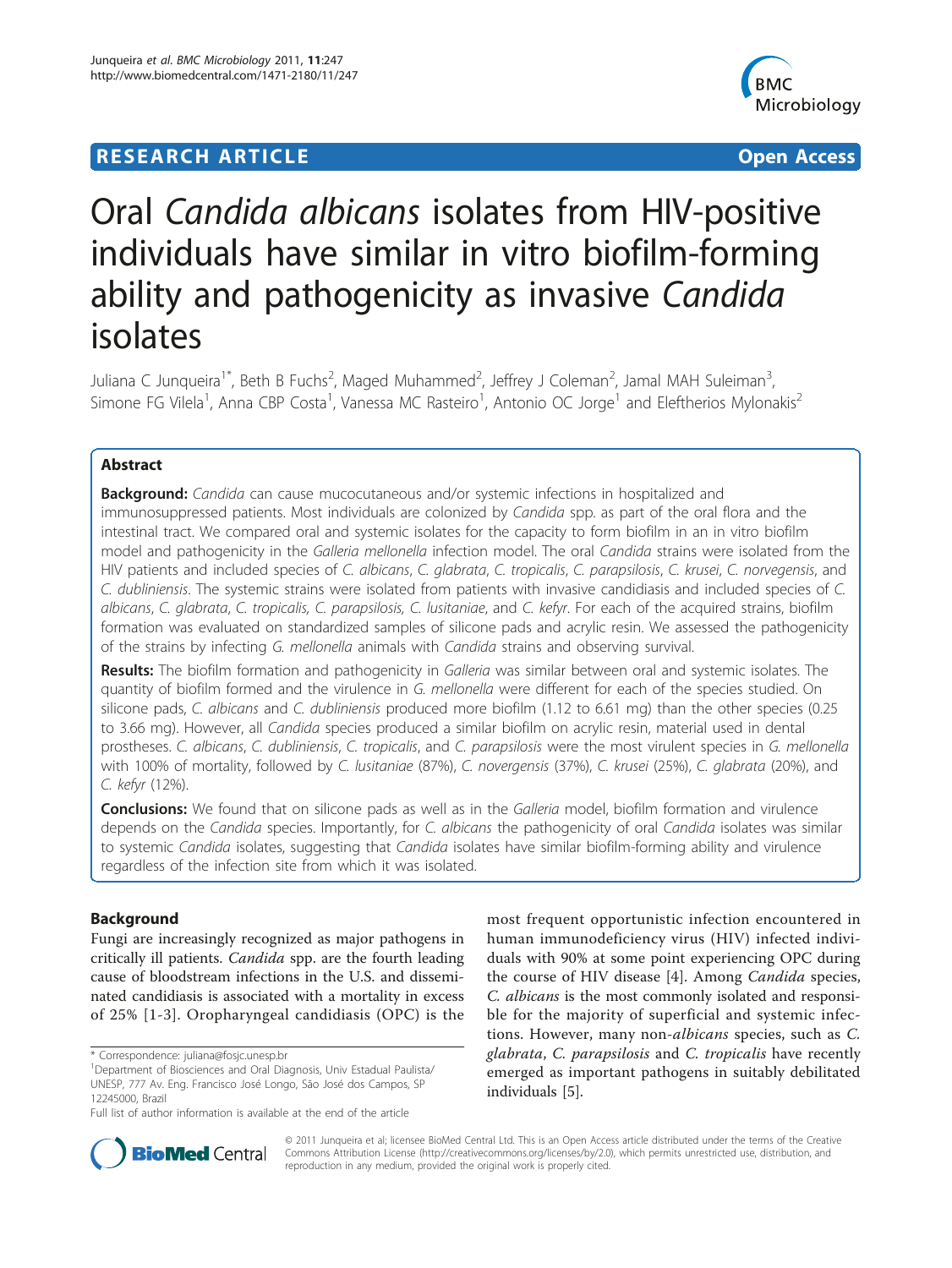A major virulence factor of Candida is its ability to adapt to a variety of different habitats and the consequent formation of surface-attached microbial communities known as biofilms [[5\]](#page-7-0). Candida biofilms can develop on natural host surfaces or on biomaterials used in medical devices such as silicone and in dental prosthesis such as acrylic resin [\[6](#page-7-0),[7\]](#page-7-0). The biofilm formation in vitro entails three basic stages: (i) attachment and colonization of yeast cells to a surface, (ii) growth and proliferation of yeast cells to allow formation of a basal layer of anchoring cells, and (iii) growth of pseudohyphae and extensive hyphae concomitant with the production of extracellular matrix material [[8,9](#page-7-0)]. Once established, Candida biofilms serve as a persistent reservoir of infection and are more resistant to antifungal agents [[6\]](#page-7-0).

The versatility of fungal pathogenicity mechanisms and their development of resistance to antifungal drugs indicate the importance of understanding the nature of host-pathogen interactions. Researchers have developed invertebrate model hosts in order to facilitate the study of evolutionarily preserved elements of fungal virulence and host immunity [[10\]](#page-7-0). These invertebrate systems such as Caenorhabditis elegans, Drosophila melanogaster, Dictyostelium discoideum and Galleria mellonella offer a number of advantages over mammalian vertebrate models, predominantly because they allow the study of strains without the ethical considerations associated with mammalian studies [[11](#page-7-0)-[13\]](#page-7-0). Importantly, Candida pathogenicity can be evaluated using the greater wax moth G. mellonella as an infection model. This model has yielded results that are comparable to those obtained using mammalian models and there is remarkable commonality between virulence factors required for disease in mice and for killing of G. mellonella [\[14-17](#page-8-0)].

The pathogenesis of *Candida* spp. depends upon the coordinated expression of multiple genes in a manner that facilitates proliferation, invasion and tissue damage in a host. Since each invaded tissue is a unique ecological niche that changes over the course of the disease process, the expression of genes by Candida can vary according the infected site [[18](#page-8-0)]. Costa et al. [[19\]](#page-8-0) demonstrated that blood Candida isolates were more proteolytic than oral cavity isolates while oral cavity isolates produced more phospholipase than blood isolates. On the other hand, Hasan et al. [[20](#page-8-0)] using colorimetric assays verified that *C. albicans* strains isolated both from blood and oral mucosa produced the same quantity of biofilm. However, there are no studies to interrogate biofilm production on medical biomaterials and pathogenicity of isolates from localized and systemic candidiasis using an invertebrate model.

The objective of this study was to compare biofilm production of oral and systemic Candida isolates using an in vitro biofilm model on silicone (a material that is used in a number of implantable devices and catheters) and acrylic resin (a material that is used in preparation of dental prostheses). We were also interested in determining the pathogenicity of the strains in the Galleria mellonella infection model, considering they were isolated from different host environments, either blood or oral collection sites.

## Methods

#### Candida isolates

A total of 33 clinical Candida strains recovered from oral and systemic candidiasis of different patients were used in this study. The oral Candida strains were isolated from the saliva or oropharyngeal candidiasis of 17 HIV-positive patients (65% men, 35% women) at the Emílio Ribas Institute of Infectious Diseases (São Paulo, SP, Brazil). The mean age was 46 years (33 - 63 years) and CD4+ lymphocyte counts ranged from 105 to 1000 cells/mm<sup>3</sup> with a mean count of 388 cells/mm<sup>3</sup>. Candida spp. isolated from these patients included: C. albicans  $(n = 11)$ , C. glabrata  $(n = 3)$ , C. tropicalis  $(n = 2)$ , C. parapsilosis  $(n = 1)$ , C. krusei  $(n = 1)$ , C. norvegensis  $(n = 1)$ , and *C. dubliniensis*  $(n = 2)$ . The Ethics Committee of the Emílio Ribas Institute of Infectious Diseases approved this study (275/2009).

The systemic Candida strains were isolated from patients with invasive candidiasis at Massachusetts General Hospital (Boston, MA, USA) and included species of C. albicans  $(n = 5)$ , C. glabrata  $(n = 2)$ , C. tropicalis  $(n = 2)$ , C. parapsilosis  $(n = 1)$ , C. kefyr  $(n = 1)$ , and C. lusitaniae  $(n = 1)$  $(n = 1)$  $(n = 1)$  (Table 1). These isolates were collected from eleven patients with a mean age of 57 years (40-78), that were HIV negative but had other underlying medical conditions. The use of Candida isolates was approved by the Massachusetts General Hospital Institutional Review Board (2008-P-001017).

The identification of *Candida* species was done by growth on Hicrome Candida (Himedia, Munbai, India), germ tube test, clamydospore formation on corn meal agar, and API20C for sugar assimilation (BioMerieux, Marcy Etoile, France). The identity of C. dubliniensis was determined by a multiplex polymerase chain reaction (PCR) procedure, according to the methodology described by MähB et al. [\[21](#page-8-0)].

Susceptibility patterns of the isolates to fluconazole and amphotericin B were determined by the broth microdilution assay according to the Clinical and Laboratory Standards Institute (CLSI) document M27- A2 [[22](#page-8-0)]. Final concentrations of fluconazole ranged from 64 to 0.125 μg/mL and amphotericin B from 16 to 0.031 μg/mL. Antifungal activity was expressed as the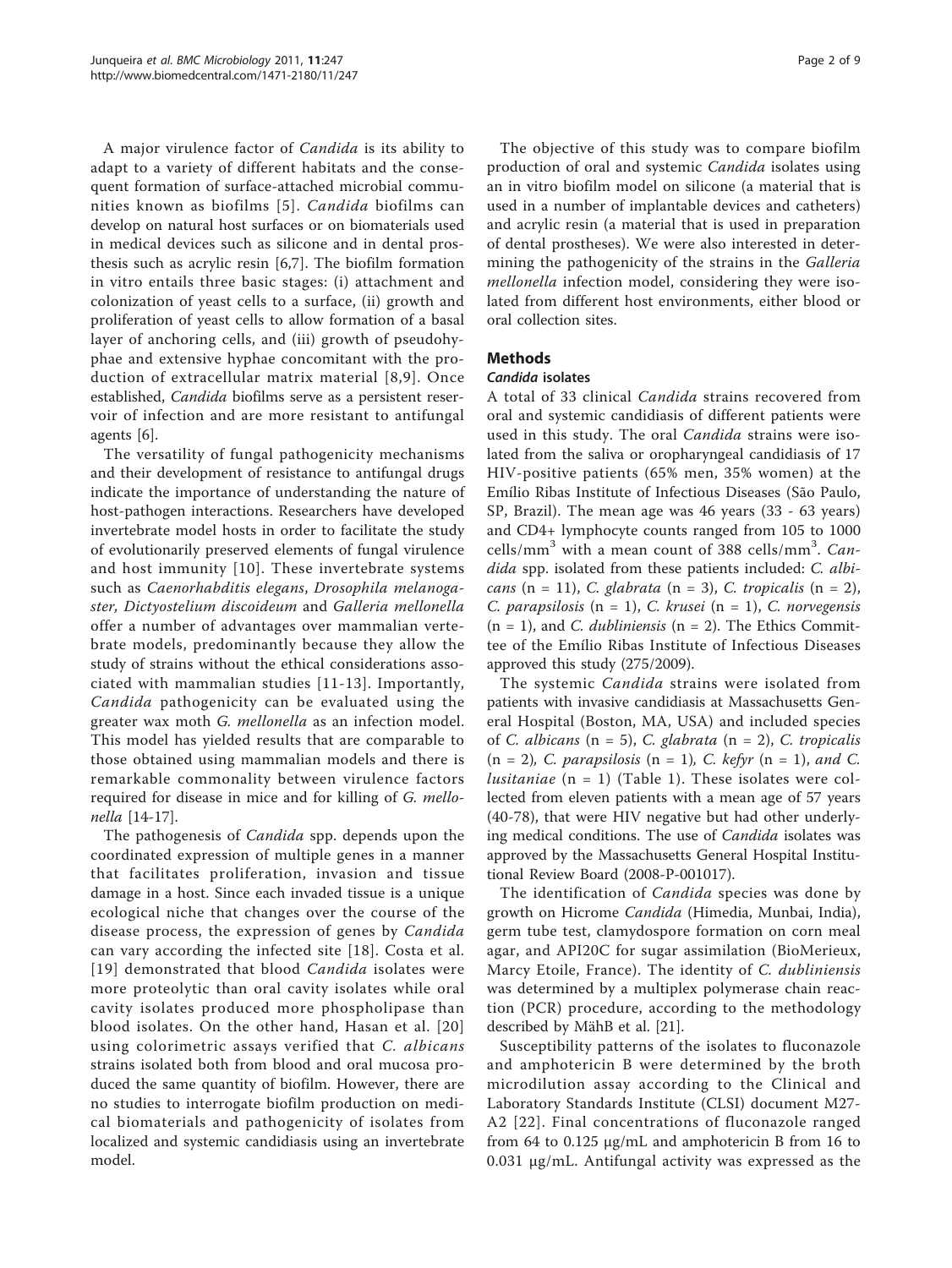| Microorganisms       |                      |                     | Susceptibility to Antifungal<br>(MIC) |                        | Galleria mellonella |       |                                                                |
|----------------------|----------------------|---------------------|---------------------------------------|------------------------|---------------------|-------|----------------------------------------------------------------|
| Specie of<br>Candida | Strain of<br>Candida | Clinical<br>isolate | Fluconazole<br>$(\mu g/mL)$           | Amph B<br>$(\mu g/mL)$ | injected            |       | CFU/larva Number of killing/total Medium time to mortality (h) |
| C. albicans          | 4S                   | Saliva              | 0.125                                 | 0.25                   | $7.1 \times 10^{5}$ | 16/16 | 18                                                             |
|                      | <b>10S</b>           | Saliva              | 0.125                                 | 0.5                    | $5.2 \times 10^{5}$ | 16/16 | 18                                                             |
|                      | 24S                  | Saliva              | 0.125                                 | 0.5                    | $9.4 \times 10^{5}$ | 16/16 | 18                                                             |
|                      | 31S                  | Saliva              | 0.125                                 | 0.5                    | $5.0 \times 10^{5}$ | 16/16 | 24                                                             |
|                      | 39S                  | Saliva              | Resistant                             | 0.25                   | $5.9 \times 10^{5}$ | 16/16 | 18                                                             |
|                      | 48S                  | Saliva              | 0.125                                 | 0.25                   | $6.7 \times 10^{5}$ | 16/16 | 18                                                             |
|                      | 60S                  | Saliva              | 0.125                                 | 0.25                   | $6.3 \times 10^{5}$ | 16/16 | 18                                                             |
|                      | 3                    | OPC                 | 0.5                                   | 0.25                   | $7.2 \times 10^{5}$ | 16/16 | 18                                                             |
|                      | 14                   | OPC                 | Resistant                             | 0.25                   | $5.7 \times 10^{5}$ | 16/16 | 18                                                             |
|                      | 21                   | OPC                 | Resistant                             | 0.25                   | $7.5 \times 10^{5}$ | 16/16 | 18                                                             |
|                      | 37                   | OPC                 | Resistant                             | 0.25                   | $5.5 \times 10^{5}$ | 16/16 | $18\,$                                                         |
|                      | CAL006               | Blood culture       | 0.125                                 | 0.5                    | $1.9 \times 10^{5}$ | 16/16 | 24                                                             |
|                      | CAL007               | Peritoneal fluid    | $\overline{2}$                        | 0.25                   | $4.5 \times 10^{5}$ | 16/16 | 24                                                             |
|                      | CAL008               | Peritoneal fluid    | $\mathbf{1}$                          | 0.5                    | $7.2 \times 10^{5}$ | 16/16 | 18                                                             |
|                      | <b>CAL009</b>        | Blood culture       | $\mathbf{1}$                          | 0.5                    | $4.7 \times 10^{5}$ | 16/16 | 18                                                             |
|                      | CAL010               | Subdiaphragnatic    | $\mathbf{1}$                          | 0.5                    | $4.8 \times 10^{5}$ | 16/16 | 18                                                             |
| C. tropicalis        | 12                   | OPC                 | 0.5                                   | 0.25                   | $3.9 \times 10^{5}$ | 16/16 | 18                                                             |
|                      | 140S                 | Saliva              | 0.125                                 | 0.25                   | $4.9 \times 10^{5}$ | 16/16 | 18                                                             |
|                      | CTR002               | Synovial fluid      | Resistant                             | 0.5                    | $9.1 \times 10^{5}$ | 16/16 | 18                                                             |
|                      | CTR003               | Abdominal fluid     | $\overline{2}$                        | 0.5                    | $5.0 \times 10^{5}$ | 16/16 | 18                                                             |
| C. parapsilosis      | <b>127S</b>          | Saliva              | $\mathbf{1}$                          | 0.5                    | $6.2 \times 10^{5}$ | 16/16 | 18                                                             |
|                      | <b>CPA001</b>        | Lung tissue         | $\overline{4}$                        | 0.5                    | $7.3 \times 10^{5}$ | 16/16 | 21                                                             |
| C. glabrata          | <b>12S</b>           | Saliva              | $\overline{2}$                        | 0.5                    | $6.4 \times 10^{5}$ | 2/16  |                                                                |
|                      | 45                   | OPC                 | $\overline{4}$                        | 0.5                    | $9.8 \times 10^{5}$ | 6/16  |                                                                |
|                      | 55                   | OPC                 | $\overline{4}$                        | 0.5                    | $1.0 \times 10^{6}$ | 0/16  |                                                                |
|                      | CGL002               | Drainage            | 32                                    | 0.5                    | $4.0 \times 10^{5}$ | 0/16  |                                                                |
|                      | CGL003               | Jackson-Pratt fluid | 32                                    | 0.5                    | $5.4 \times 10^{5}$ | 8/16  |                                                                |
| C. dubliniensis      | <b>18S</b>           | Saliva              | 16                                    | 0.25                   | $3.9 \times 10^{5}$ | 16/16 | 18                                                             |
|                      | 155S                 | Saliva              | 0.5                                   | 0.25                   | $5.1\times10^5$     | 16/16 | 18                                                             |
| C. lusitaniae        | <b>CLU005</b>        | Blood culture       | $\overline{2}$                        | $\mathbf{1}$           | $1.4 \times 10^{5}$ | 14/16 |                                                                |
| C.norvegensis        | 52S                  | Saliva              | 32                                    | 0.5                    | $6.3 \times 10^{5}$ | 6/16  |                                                                |
| C. krusei            | 58                   | OPC                 | Resistant                             | $\overline{2}$         | $8.8 \times 10^{5}$ | 4/16  |                                                                |
| C. kefyr             | <b>CKE002</b>        | Blood culture       | $\overline{2}$                        | $\mathbf{1}$           | $4.2 \times 10^{5}$ | 2/16  |                                                                |

#### <span id="page-2-0"></span>Table 1 Candida isolates used in this study and their susceptibility to antifungals and interactions with G. mellonella

minimum inhibitory concentration (MIC) of each isolate to the drug. The resistance breakpoints were used as described in the CLSI guidelines [\[22](#page-8-0)].

### In vitro biofilm model

The ability of *Candida* isolates to form biofilm on silicone and acrylic resin was evaluated as described by Nobile & Mitchell [[23\]](#page-8-0) and Breger et al. [[24](#page-8-0)]. In brief, strains of Candida were grown in YPD medium (2% dextrose, 2% Bacto Peptone, 1% yeast extract) overnight at 30°C, diluted to an  $OD_{600}$  of 0.5 in 2 mL Spider medium, and added to a well of a sterile 12-well plate containing a silicone square measuring  $1.5 \times 1.5$  cm (cut from Cardiovascular Instrument silicone sheets) or a chemically activated acrylic resin measuring 5 mm in diameter and 2.5 mm in thickness (Clássico, São Paulo, SP, Brazil) that had been pretreated overnight with bovine serum (Sigma-Aldrich). The inoculated 12-well plate was incubated with gentle agitation (150 rpm) for 90 min at 37°C for adhesion to occur. The standardized samples were washed with 2 mL PBS, and incubation was continued for 60 h at 37°C at 150 rpm in 2 mL of fresh Spider medium.

The platform and attached biofilm were removed from the wells, dried overnight, and weighed the following day. The total biomass (mg) of each biofilm was calculated by subtracting the weight of the platform material prior to biofilm growth from the weight after the drying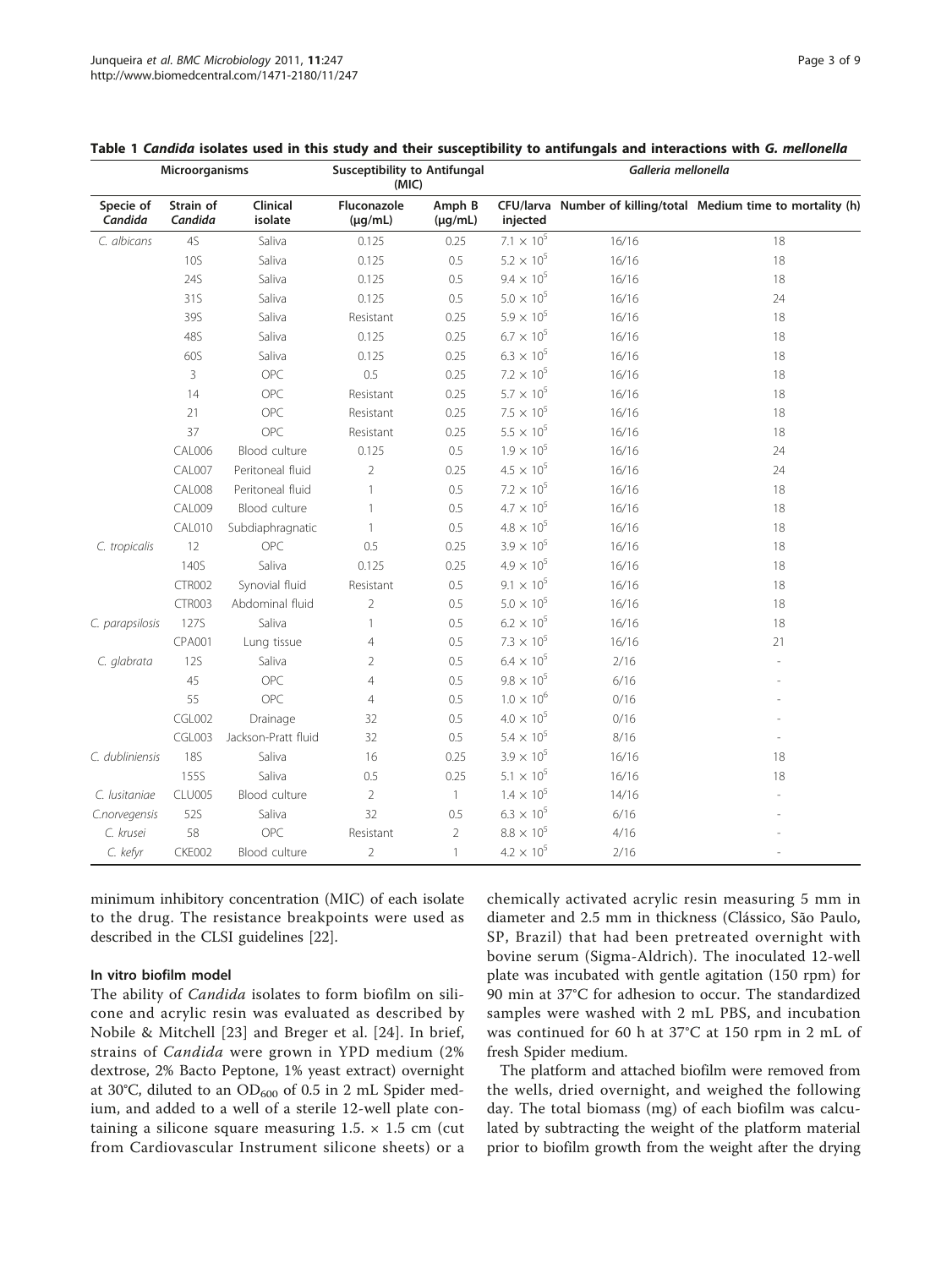period and adjusting for the weight of a control pad exposed to no cells.

The average total biomass for each strain was calculated from four independent samples. Statistical significance among the *Candida* species was determined by the analyses of variance (ANOVA) and the Tukey test using the Minitab Program. For comparison between oral and systemic Candida isolates, the Student t test was used. A p-value of less than 0.05 was considered significant.

#### Galleria mellonella infection model

G. mellonella were infected with Candida as previously described by Cotter et al. [[25](#page-8-0)], Brennan et al. [[26](#page-8-0)] and Fuchs et al. [[27](#page-8-0)]. In brief, G. mellonella caterpillars in the final instar larval stage (Vanderhorst, Inc., St. Marys, Ohio) were stored in the dark and used within 7 days from the date of shipment. Sixteen randomly chosen caterpillars (330  $\pm$  25 mg) were infected for each *Can*dida isolate.

Candida inocula were prepared by growing 50 mL YPD cultures overnight at 30°C. Cells were pelleted at 1,308 Xg for 10 min followed by three washes in PBS. Cell densities were determined by hemacytometer count. Candida inocula were confirmed by determining the colonyforming units per milliliter (CFU/mL) on YPD.

A Hamilton syringe was used to deliver Candida inocula at  $10^5$  cells/larvae in a 10  $\mu$ L volume into the hemocoel of each larva via the last left proleg. Before injection, the area was cleaned using an alcohol swab. After injection, larvae were incubated in plastic containers (37°C), and the number of dead G. mellonella was scored daily. Larvae were considered dead when they displayed no movement in response to touch. Killing curves were plotted and statistical analysis was performed by the Log-rank (Mantel-Cox) test using Graph Pad Prism statistical software.

### Results

### Antifungal susceptibility of oral and systemic Candida isolates

The data of *Candida* strains identification and susceptibility to antifungal drugs (MIC) are shown in Table [1](#page-2-0). The range of MIC to fluconazole was 0.125 to 64 μg/ mL both for oral and systemic isolates. The resistance to fluconazole was observed in 5 (23%) oral isolates (4 C. albicans and 1 C. krusei) and 1 (8%) systemic isolate of C. tropicalis. The MIC to amphotericin B ranged from 0.25 to 2 μg/mL for oral isolates and from 0.25 to 1 μg/mL for systemic isolates.

### Biofilm formation by oral and systemic Candida isolates

All isolates of oral and systemic candidiasis formed biofilm on silicone pads, but the quantity of biofilm mass was different for the species studied ranging from 2.17 to 6.61 mg. Biofilm formation was highest in C. albicans and C. dubliniensis followed by C. tropicalis and C. norvegensis. Biofilm mass formed by C. albicans differed significantly from biofilm mass produced by C. norvegensis  $(P = 0.009)$ , C. parapsilosis  $(P = 0.003)$ , C. glabrata  $(P = 0.009)$ 0.001), C. krusei (P = 0.001), C. lusitaniae (P = 0.001), and C. kefyr ( $P = 0.001$ ). Biofilm produced by C. *dubli*niensis was significantly different from biofilm mass produced by C. parapsilosis ( $P = 0.046$ ), C. glabrata ( $P =$ 0.025), C. krusei (P = 0.013), C. lusitaniae (P = 0.007), and *C. kefyr* ( $P = 0.006$ ) (Table [2](#page-4-0) and Figure [1](#page-4-0)).

The biofilm mass adhered on acrylic resin ranged from 0.25 to 1.50 mg depending on the Candida species tested. C. albicans, C. dubliniensis, C. tropicalis, C. parapsilosis, C. glabrata, and C. lusitaniae formed more biofilm than C. norvegensis, C. krusei and C. kefyr. However, significant differences between the Candida species were not observed  $(P = 0.062)$  (Table [2](#page-4-0) and Figure [1\)](#page-4-0).

The biofilm mass formed by oral and systemic isolates of C. albicans were compared and showed similar results both for biofilm formed on silicone pads as biofilm formed on acrylic resin (Figure [2\)](#page-5-0).

## Killing of G. mellonella by oral and systemic Candida isolates

The virulence of Candida isolates in the G. mellonella model was dependent on the species studied. C. albicans, C. dubliniensis, C. tropicalis and C. parapsilosis were the most virulent species in G. mellonella (Table [1\)](#page-2-0). Among all Candida strains studied, G. mellonella showed mortality rates of 100% after injection with C. albicans, C. dubliniensis, C. tropicalis, and C. parapsilosis, 87% with C. lusitaniae, 37% with C. novergensis, 25% with C. krusei, 20% with C. glabrata, and 12% with C. kefyr over a 96 hour period (Figures [3](#page-5-0) and [4](#page-6-0)). Of note is that, all isolates of C. albicans, including strains sensitive and resistant to fluconazole, presented the same virulence in G. mellonella with a medium time to mortality of 18 to 24 hours (Table [1\)](#page-2-0).

The virulence between oral and systemic Candida isolates was compared according to each species of Candida. The results of survival of G. mellonella larvae showed no statistically significant difference between oral and systemic isolates of C. albicans ( $P = 0.372$ , Fig-ure [3a](#page-5-0)), C. tropicalis ( $P = 0.914$ , Figure [3b\)](#page-5-0), and C. para*psilosis* ( $P = 0.661$ , Figure [3c](#page-5-0)).

For *C. glabrata*, a statistically significant difference was observed between the strains CGL002 and CGL003  $(P = 0.003)$ , CGL002 and 45  $(P = 0.007)$ , CGL003 and 12S ( $P = 0.049$ ), CGL003 and 55 ( $P = 0.024$ ), 45 and 55  $(P = 0.033)$ , showing the occurrence of variation in virulence between strains of C. glabrata for both the oral isolates and the systemic isolates (Figure [3d](#page-5-0)).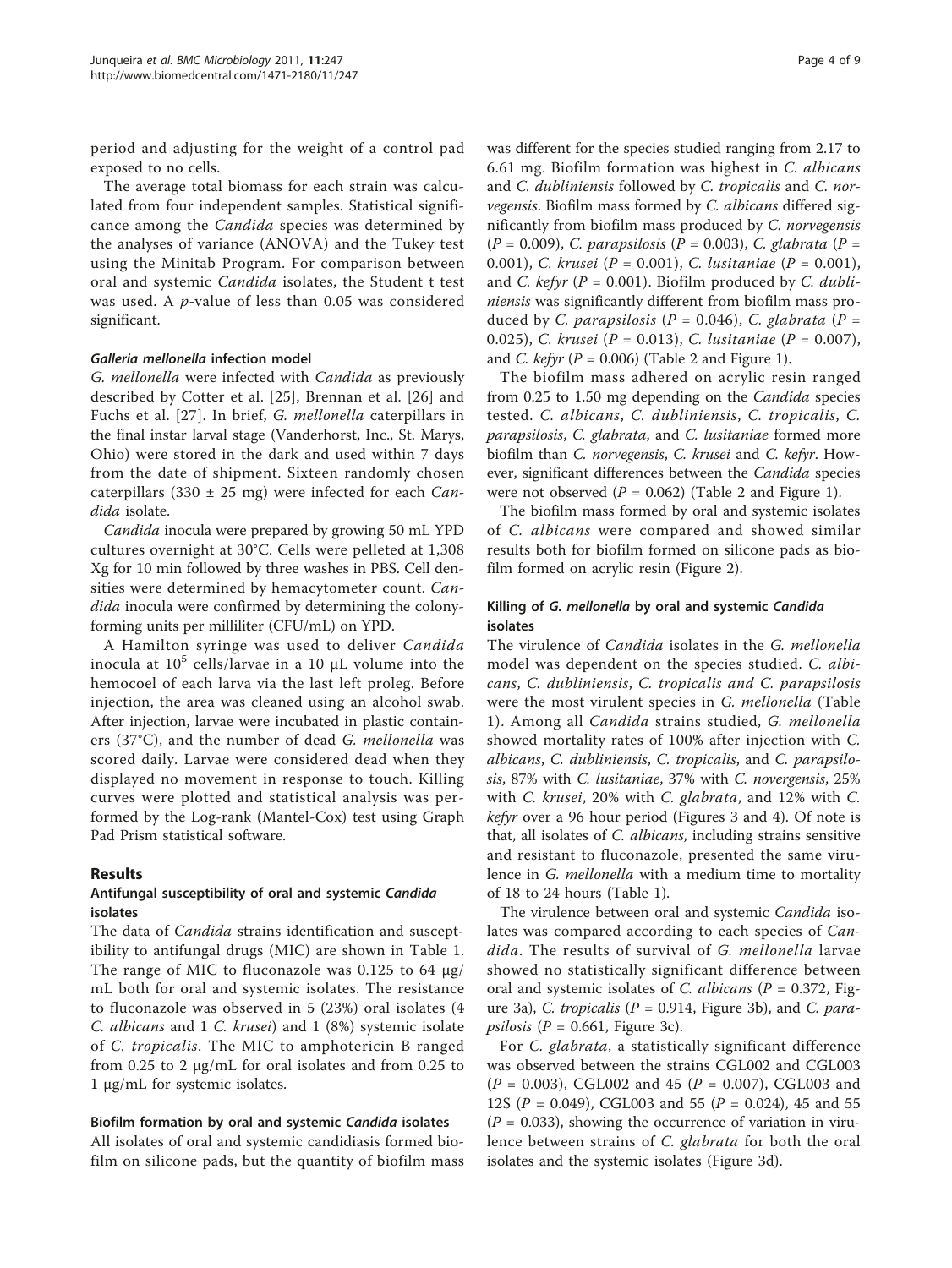| Candida species | Silicone        | p-value<br>(compared to C. albicans) | Acrylic resin   | p-value<br>(compared to C. albicans) |
|-----------------|-----------------|--------------------------------------|-----------------|--------------------------------------|
| C. albicans     | $6.61 + 0.70$   | $\overline{\phantom{a}}$             | $1.12 + 0.68$   | $\overline{\phantom{a}}$             |
| C. tropicalis   | $3.66 + 2.22$   | 0.062                                | $1.41 + 1.25$   | 0.998                                |
| C. parapsilosis | $2.87 \pm 0.98$ | 0.003                                | $1.50 \pm 0.57$ | 0.982                                |
| C. glabrata     | $2.81 + 2.09$   | 0.001                                | $1.15 \pm 0.67$ | 1.000                                |
| C. dubliniensis | $5.85 + 1.30$   | 0.989                                | $1.25 + 0.50$   | 1.000                                |
| C. Iusitaniae   | $2.22 + 0.86$   | 0.001                                | $1.25 + 0.50$   | 1.000                                |
| C. norvegensis  | $3.22 + 0.66$   | 0.001                                | $0.25 + 0.50$   | 0.347                                |
| C. krusei       | $7.47 + 0.84$   | 0.001                                | $0.25 + 0.50$   | 0.347                                |
| C. kefyr        | $2.17 + 0.26$   | 0.001                                | $1.00 \pm 0.00$ | 1.000                                |

<span id="page-4-0"></span>Table 2 Means and SDs of the biofilm mass (mg) formed on silicone pads and acrylic resin for Candida species studied and p-value obtained for each Candida specie compared to C. albicans (Tukey test,  $P < 0.05$ )

## Discussion

In this study we compared the pathogenicity of oral and systemic Candida isolates. The pathogenesis of diverse candidal diseases depends upon both generalized virulence factors and those that function in specific environments dictated by immune function, tissue site and other host factors. The data presented here demonstrate that the pathogenicity of oral Candida isolates is similar to systemic Candida isolates, suggesting that the pathogenicity of Candida is not correlated with the infected site.

The pathogenesis of both oral and systemic candidiasis is closely dictated by properties of the yeast biofilms [[28,29](#page-8-0)]. Implanted devices, such as venous catheters or dental prosthesis, are a serious risk factor for Candida infections. They are substrates for the formation of biofilm, which in turn serve as reservoirs of cells to continually seed an infection [[8](#page-7-0)]. It has been estimated that at least 65% of all human infectious are related to microbial biofilms [\[30,31\]](#page-8-0).

A variety of methods have recently been used for the quantification of Candida biofilm on different substrata. These include counting of colony forming units (CFU), dry-weight assays, spectrophotometric analysis, and colorimetric assays, such as 2,3-bis (2-methoxy-4-nitro-5 sulfophenyl)-5-[(phenylamino) carbonyl]-2H-tetrazolium hydroxide (XTT) reduction assay. However, each method carries its own advantages and limitations [[7,](#page-7-0)[32](#page-8-0),[33](#page-8-0)]. In our study, we used a dry-weight assay because this method allows the single quantification of a Candida biofilm on a clinically relevant substrate such as silicone and acrylic resin. Silicone is frequently used in the manufacture of medical devices and catheters and it is related to development of systemic candidiasis in hospitalized patients. Acrylic resin (methyl methacrylate) is a material widely used in preparation of dental

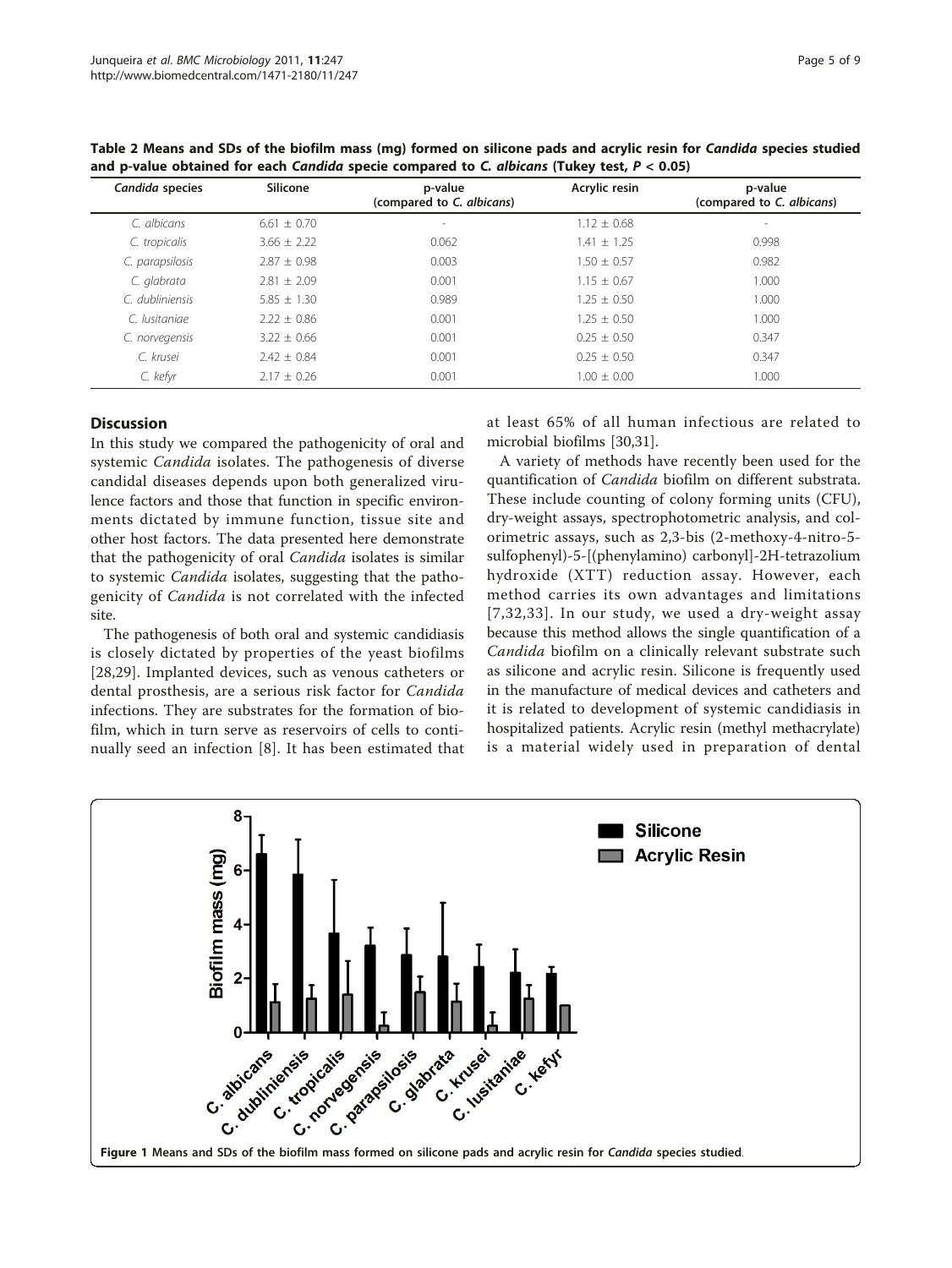<span id="page-5-0"></span>

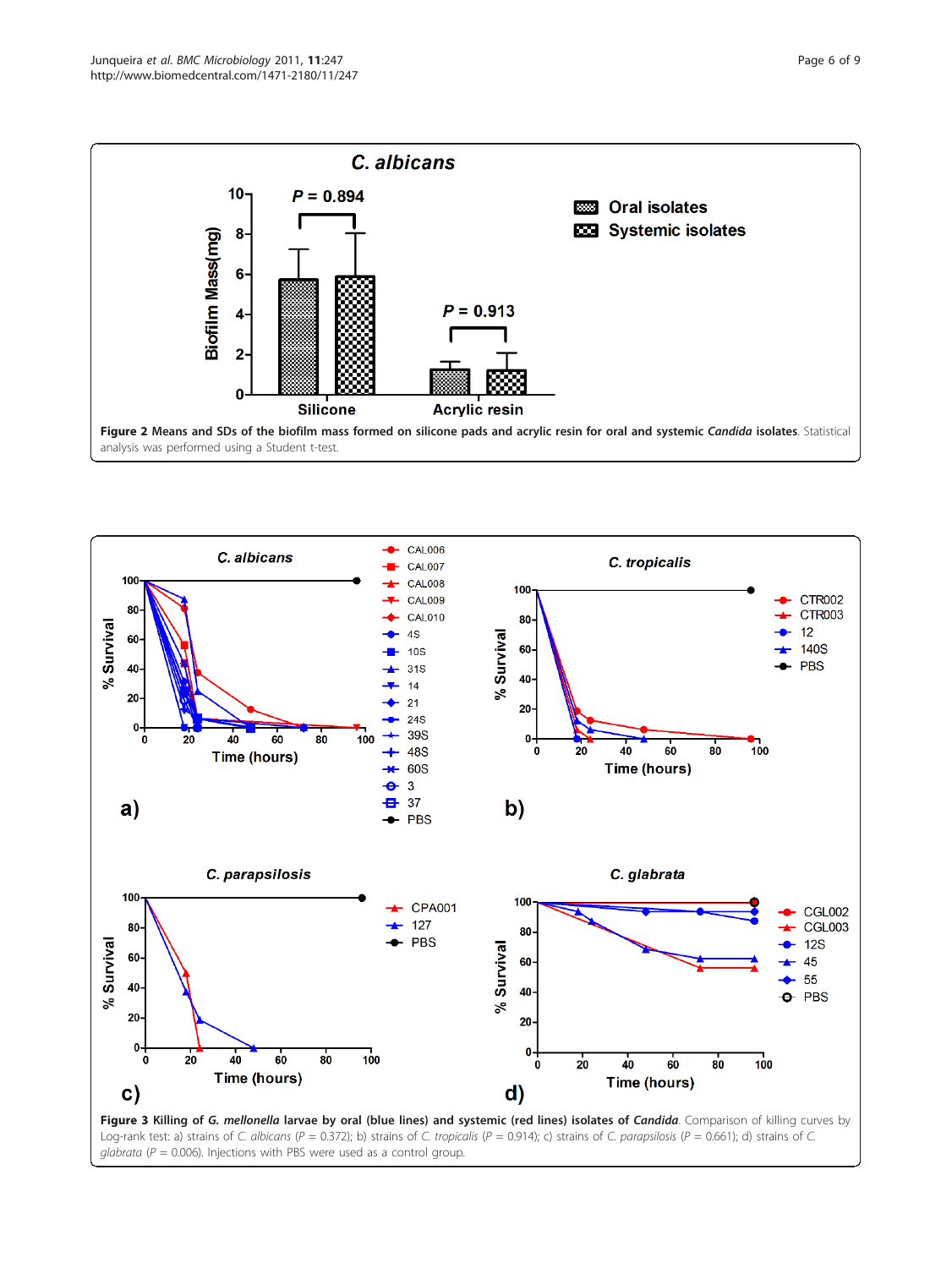<span id="page-6-0"></span>

prosthesis and it has significance for development of oral candidiasis.

Among all isolates tested in this study, the quantity of biofilm mass varied according to the Candida species. C. albicans and C. dubliniensis were the highest biofilm producers on silicone pads, followed by C. tropicalis, C. norvegensis, C. parapsilosis, C. glabrata, C. krusei, C. lusitaniae, and C. kefyr. Most studies have shown that the biofilm formation by clinical isolates of Candida was species dependent and generally the highest levels of biofilm formation were observed in C. albicans and the lowest in C. glabrata [[5,](#page-7-0)[20\]](#page-8-0). Notably, unlike C. albicans and other Candida species, C. glabrata is unable to generate filamentous forms which may contribute to the impared ability of C. glabrata to form a biofilm [\[5](#page-7-0)]. The observations for higher quantities of biofilm production by C. albicans and lower biofilm production from the non filamenting C. glabrata, given the same standards of in vitro test conditions, remained true for the clinical isolates from our study. Indeed, for both strains collected orally or systemically, there was very little in the way of quantity or quality of biofilm production for C. glabrata. C. albicans produced the greatest quantity of biofilm regardless of the adhesion platform material or whether it was isolated from oral or invasive infection sites.

Interestingly, the differences in biofilm formation among Candida species on acrylic resin were less significant than biofilm formed on silicone. This fact may be attributed to the methodology used which was previously developed for biofilm formation on silicone pads [[23](#page-8-0),[24\]](#page-8-0). The process of candidal adhesion to acylic resins is complex. Previous studies have shown that a number of factors including the nutrient source, the sugar used for growth (glucose or sucrose), and the formation of pellicules from saliva or serum may influence the adhesion and colonization of Candida [[7,](#page-7-0)[29](#page-8-0)].

We also used an in vivo G. mellonella infection model to evaluate the pathogenicity of oral and systemic Candida isolates. There are some benefits to using G. mellonella larvae as a model host to study Candida compare to other invertebrate models. For example, the larvae can be maintained at a temperature range from 25°C to 37°C, thus facilitating a number of temperature conditions under which fungi exist in either natural environmental niches or mammalian hosts. High temperatures can be prohibitive for the growth of C. elegans or Drosophila infection models. Our study used 37°C to mimic mammalian infection systems. G. mellonella also has the benefit of facile inoculation methods either by injection or topical application, where injection inoculation provides a means to deliver a precise amount of fungal cells [[12,](#page-7-0)[27](#page-8-0),[34\]](#page-8-0). By contrast, other systems, such as C. elegans, require infection through ingesting the pathogen. Since we included both albicans and non-albicans strains in our study we thought it prudent to use a model that ensured equal pathogen delivery rather than a model that would have an aversion to consuming some of the infecting agents.

As with the biofilm assays, the virulence levels of Candida isolates in G. mellonella were dependent on the species studied. Surprisingly, within the same species, oral isolates were as virulent as isolates from candidemia, the most common severe Candida infection. Previously, Cotter et al. [[25\]](#page-8-0) reported that it is possible to distinguish between different levels of pathogenicity within the genus *Candida* using *G. mellonella* larvae. We observed that G. mellonella showed mortality rates of 100% after injection with  $10^5$  cells of *C. albicans*, *C.* dubliniensis, C. tropicalis, and C. parapsilosis, 87% with C. lusitaniae, 37% with C. novergensis, 25% with C.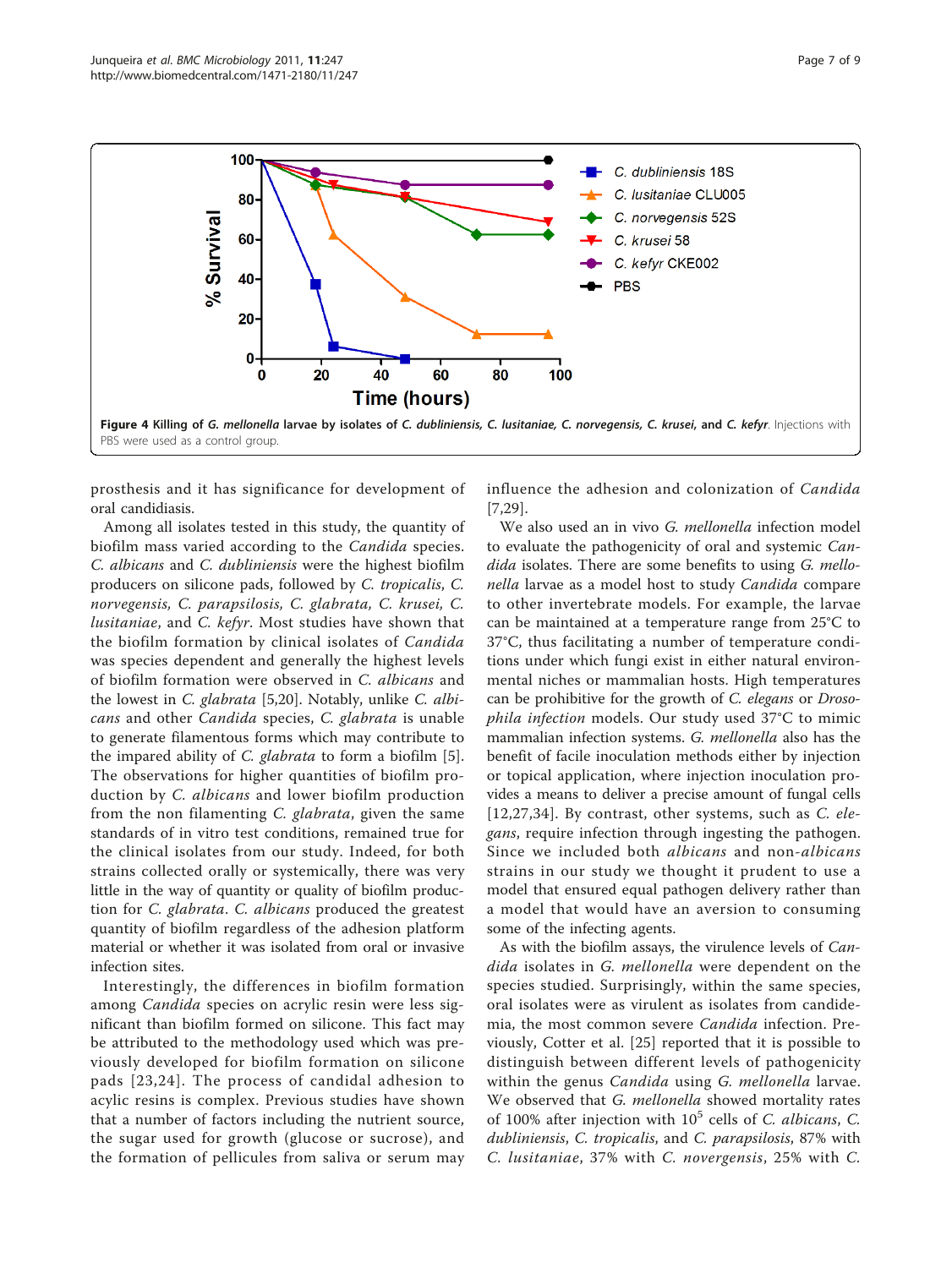<span id="page-7-0"></span>krusei, 20% with C. glabrata, and 12% with C. kefyr over a 96 hour period of incubation at 37°C. Cotter et al. [[25\]](#page-8-0) verified mortality rates of 90% for C. albicans, 70% for C. tropicalis, 45% for C. parapsilosis, 20% for C. krusei, and 0% for C. glabrata over a 72 hour period of incubation at 30 $\degree$ C after the injection with 10 $\degree$  cells of each Candida species. Probably, the virulence of the Candida strains in G. mellonella tested in this study were higher than the virulence of Candida strains observed by Cotter et al. [\[25](#page-8-0)] because of the difference of incubation temperature used. The temperature variations can affect gene expression and consequently the level of virulence of Candida strains [[35](#page-8-0)].

Of note is that this is the first study to inoculate species of C. lusitaniae, C. norvegensis and C. dubliniensis in the G. mellonella model. Single isolates for C. lustaniae and C. norvegensis and two isolates of C. dubliniensis were included in our study. C. lusitaniae is considered an emerging non-albicans Candida species and isolates show resistance to amphotericin B. C. norvegensis appears to be a rare cause of human infection and the most of the isolates are resistant to fluconazole [[36,37\]](#page-8-0). There are limited data on the comparative virulence of C. lusitaniae and C. norvegensis in relation to C. albicans. In this study, C. lusitaniae and C. norvegensis were less virulent in G. mellonella than C. albicans.

Finally, in our study, C. dubliniensis isolates showed that the ability of biofilm formation and killing G. mellonella was similar to C. albicans. C. dubliniensis has been implicated in oropharyngeal candidiasis in HIV-infected patients, althought it has also been isolated from other anatomical sites, including lungs, vagina, blood, and feces [\[38](#page-8-0),[39](#page-8-0)]. Despite the significant phenotypic and genotypic similarities shared between C. albicans and C. dubliniensis, the comparative virulence of the two species is clearly a very complex topic [[40,41\]](#page-8-0). Borecká-Melkusová [[42\]](#page-8-0) verified that the biofilm formation in C. albicans was significantly lower than in C. dubliniensis, and Koga-Ito et al. [[43\]](#page-8-0) observed that the survival rate and dissemination capacity of C. dubliniensis in mice were lower than C. albicans.

### Conclusion

In summary, in Candida spp., the ability of biofilm formation and virulence in the G. mellonella model were dependent on the species studied. For C. albicans the pathogenicity of oral isolates was similar to that of systemic isolates, suggesting that oral Candida infections should be taken seriously as they have the potential to be as equally morbid if they become systemic infections. Of note is that the penetration by C. albicans filaments is critical during the course of the infection in the Galleria tissue [\[17](#page-8-0)]. However, this model does not focus on invasion. Further studies are needed in order to study Page 8 of 9

the ability of oral isolates to colonize and penetrate tissues.

#### Acknowledgements

This study was supported by the São Paulo Council of Research - FAPESP, Brazil (Grant n° 09/52283-0) and Univ Estadual Paulista - PROPG/UNESP.

#### Author details

<sup>1</sup>Department of Biosciences and Oral Diagnosis, Univ Estadual Paulista/ UNESP, 777 Av. Eng. Francisco José Longo, São José dos Campos, SP 12245000, Brazil. <sup>2</sup>Division of Infectious Diseases, Massachusetts General Hospital, 55 Fruit Street, Boston, MA 02114, USA. <sup>3</sup>Emílio Ribas Institute of Infectious Diseases, 165 Av. Dr. Arnaldo, São Paulo, SP 01246900, Brazil.

#### Authors' contributions

JCJ and EM participated in the design, implementation, analysis, interpretation of the results and wrote this manuscript. JMAHS collected the Candida strains from the oral cavity of HIV-positive patients. SFGV, ACBPC, VMCR and AOCJ performed the identification and the antifungal susceptibility of oral Candida isolates. BBF participated in the in vitro biofilm model and helped to draft the manuscript. MM participated in the G. mellonella assays. JJC identified the systemic Candida isolates. All authors read and approved the final manuscript. The authors declare no conflict of interest.

#### Received: 15 July 2011 Accepted: 4 November 2011 Published: 4 November 2011

#### References

- 1. Donnely RF, McCarron PA, Tunney MM: [Antifungal photodynamic therapy.](http://www.ncbi.nlm.nih.gov/pubmed/18037279?dopt=Abstract) Microbiological Research 2008, 163:1-12. 2. Johnson DW, Cobb JP: Candida [infection and colonization in critically ill](http://www.ncbi.nlm.nih.gov/pubmed/21178469?dopt=Abstract)
- [surgical patients.](http://www.ncbi.nlm.nih.gov/pubmed/21178469?dopt=Abstract) Virulence 2010, 1:355-356. 3. Kourkoumpetis T, Manolakaki D, lmahos G, Chang Y, Alam HB, De
- Moya MM, Sailhamer EA, Mylonakis E: Candida [infection and colonization](http://www.ncbi.nlm.nih.gov/pubmed/21178471?dopt=Abstract) [among non-trauma emergency surgery patients.](http://www.ncbi.nlm.nih.gov/pubmed/21178471?dopt=Abstract) Virulence 2010, 1:359-366.
- 4. Hamza OJM, Matee MI, Moshi MJ, Simon EN, Mugusi F, Mikx FH, Heldermana WH, Rijs AJ, van der Ven AJ, Verweij PE: [Species distribution](http://www.ncbi.nlm.nih.gov/pubmed/18694525?dopt=Abstract) and in vitro [antifungal susceptibility of oral yeast isolates from](http://www.ncbi.nlm.nih.gov/pubmed/18694525?dopt=Abstract) [Tanzanian HIV infected patients with primary and recurrent](http://www.ncbi.nlm.nih.gov/pubmed/18694525?dopt=Abstract) [oropharyngeal candidiasis.](http://www.ncbi.nlm.nih.gov/pubmed/18694525?dopt=Abstract) BMC Microbiology 2008, 8:135.
- 5. Silva S, Henriques M, Oliveira R, Williams D, Azeredo J: [In vitro biofilm](http://www.ncbi.nlm.nih.gov/pubmed/20401483?dopt=Abstract) [activity of non-](http://www.ncbi.nlm.nih.gov/pubmed/20401483?dopt=Abstract)Candida albicans Candida species. Current Microbiology 2010, 61:534-540.
- 6. Silva S, Negri M, Henriques M, Oliveira R, Williams D, Azeredo J: [Silicone](http://www.ncbi.nlm.nih.gov/pubmed/20299506?dopt=Abstract) colonization by non-Candida albicans Candida [species in the presence](http://www.ncbi.nlm.nih.gov/pubmed/20299506?dopt=Abstract) [of urine.](http://www.ncbi.nlm.nih.gov/pubmed/20299506?dopt=Abstract) Journal of Medical Microbiology 2010, 59:747-754.
- 7. Noumi E, Snoussi M, Hentati H, Mahdouani K, del Castillo L, Valentin E, Sentandreu R, Bakhrouf A: [Adhesive properties and hydrolytic enzymes of](http://www.ncbi.nlm.nih.gov/pubmed/19946798?dopt=Abstract) oral [Candida albicans](http://www.ncbi.nlm.nih.gov/pubmed/19946798?dopt=Abstract) strains. Mycopathologia 2010, 169:269-278.
- 8. Nobile CJ, Nett JE, Andes DR, Mitchell AP: Function of [Candida albicans](http://www.ncbi.nlm.nih.gov/pubmed/17030992?dopt=Abstract) [adhesion Hwp1 in biofilm formation.](http://www.ncbi.nlm.nih.gov/pubmed/17030992?dopt=Abstract) Fukaryotic Cell 2006, 5:1604-1610.
- 9. Seneviratne CJ, Silva WJ, Jin LJ, Samaranayake YH, Samaranayake LP: [Architectural analysis, viability assessment and growth kinetics of](http://www.ncbi.nlm.nih.gov/pubmed/19712926?dopt=Abstract) Candida albicans and [Candida glabrata](http://www.ncbi.nlm.nih.gov/pubmed/19712926?dopt=Abstract) biofilms. Archives of Oral Biology 2009, 54:1052-1060.
- 10. Chamilos G, Lionakis MS, Lewis RE, Kontoyiannis DP: [Role of mini-host](http://www.ncbi.nlm.nih.gov/pubmed/17182343?dopt=Abstract) [models in the study of medically important fungi.](http://www.ncbi.nlm.nih.gov/pubmed/17182343?dopt=Abstract) Lancet Infectious Diseases 2007, 7:42-55.
- 11. Mylonakis E, Aballay A: [Worms and flies as genetically tractable animal](http://www.ncbi.nlm.nih.gov/pubmed/15972468?dopt=Abstract) [models to study host-pathogen interactions.](http://www.ncbi.nlm.nih.gov/pubmed/15972468?dopt=Abstract) Infection and Immunity 2005, 73:3833-3841.
- 12. Fuchs BB, Mylonakis E: [Using non-mammalian hosts to study fungal](http://www.ncbi.nlm.nih.gov/pubmed/16814595?dopt=Abstract) [virulence and host defense.](http://www.ncbi.nlm.nih.gov/pubmed/16814595?dopt=Abstract) Current Opinion in Microbiology 2006, 9:346-351.
- 13. Mylonakis E: Galleria mellonella [and the study of fungal pathogenesis:](http://www.ncbi.nlm.nih.gov/pubmed/18060516?dopt=Abstract) [making the case for another genetically tractable model host.](http://www.ncbi.nlm.nih.gov/pubmed/18060516?dopt=Abstract) Mycopathologia 2008, 165:1-3.